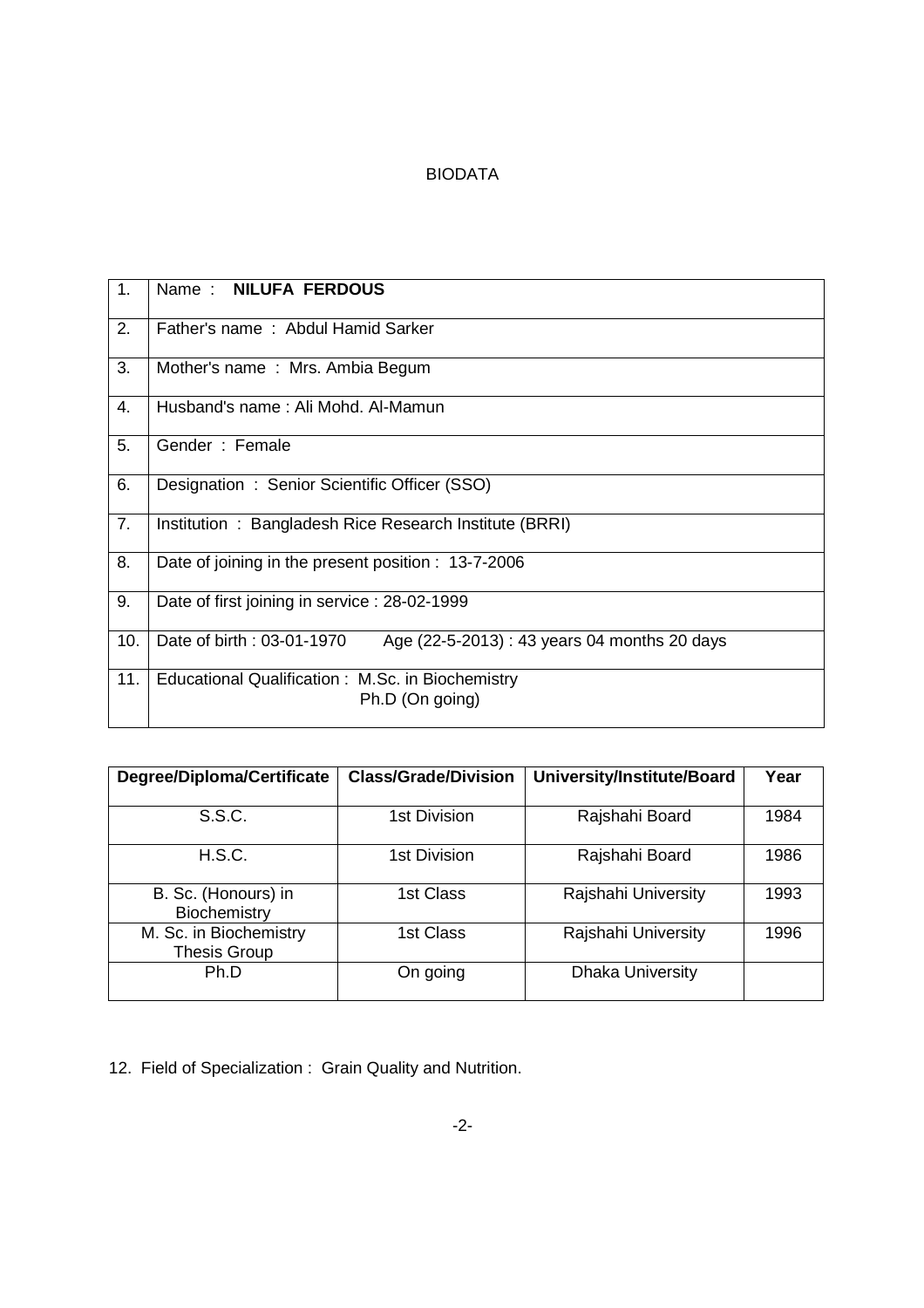# 13. Training :

## (a) In Country :

| Organization                                                                                             | Year | <b>Duration</b><br>(Days) | <b>Name of Programme</b>                                                            |
|----------------------------------------------------------------------------------------------------------|------|---------------------------|-------------------------------------------------------------------------------------|
| Bangladesh Rice Research<br>Institute (BRRI), Gazipur.                                                   | 1999 | 60                        | Production, Communication<br>Rice<br>and Office Management<br>(Foundation Training) |
| <b>ENRECA (Denmark) and</b><br>Bangladesh Rice Research<br>Institute (BRRI), Gazipur.                    | 1999 | 14                        | Food<br><b>Nutrition</b><br>and<br>Security<br>in.<br>Bangladesh                    |
| Bangladesh Rice Research<br>Institute (BRRI), Gazipur.                                                   | 2006 | 5                         | <b>Hybrid Rice Development and Seed</b><br>Production                               |
| Bangladesh Rice Research<br>Institute (BRRI), Gazipur.                                                   | 2008 | 6                         | <b>Rice Production</b>                                                              |
| Bangladesh Applied Nutrition &<br>Human Resource Development<br>Board, Sher-e-Bangla<br>Nagar,<br>Dhaka. | 2009 | 5                         | <b>Nutrition</b><br>Food<br>based<br>(Applied<br>Nutrition)                         |

# (b) Abroad :

| Country     | Year | <b>Duration</b><br>(Days) | <b>Name of Programme</b>            |
|-------------|------|---------------------------|-------------------------------------|
| India       | 2003 |                           | 9th Asian Congress of Nutrition     |
| Philippines | 2008 | 19                        | <b>Rice: Research to Production</b> |

## 14. Experience :

| Position   | Period     |           |                |  |
|------------|------------|-----------|----------------|--|
|            | From       | To        | Total<br>Yr/Mo |  |
| <b>SO</b>  | 28-02-1999 | 12-7-2006 | 7 yr 4 months  |  |
| <b>SSO</b> | 13-7-2006  | till-date | 6 yr 10 months |  |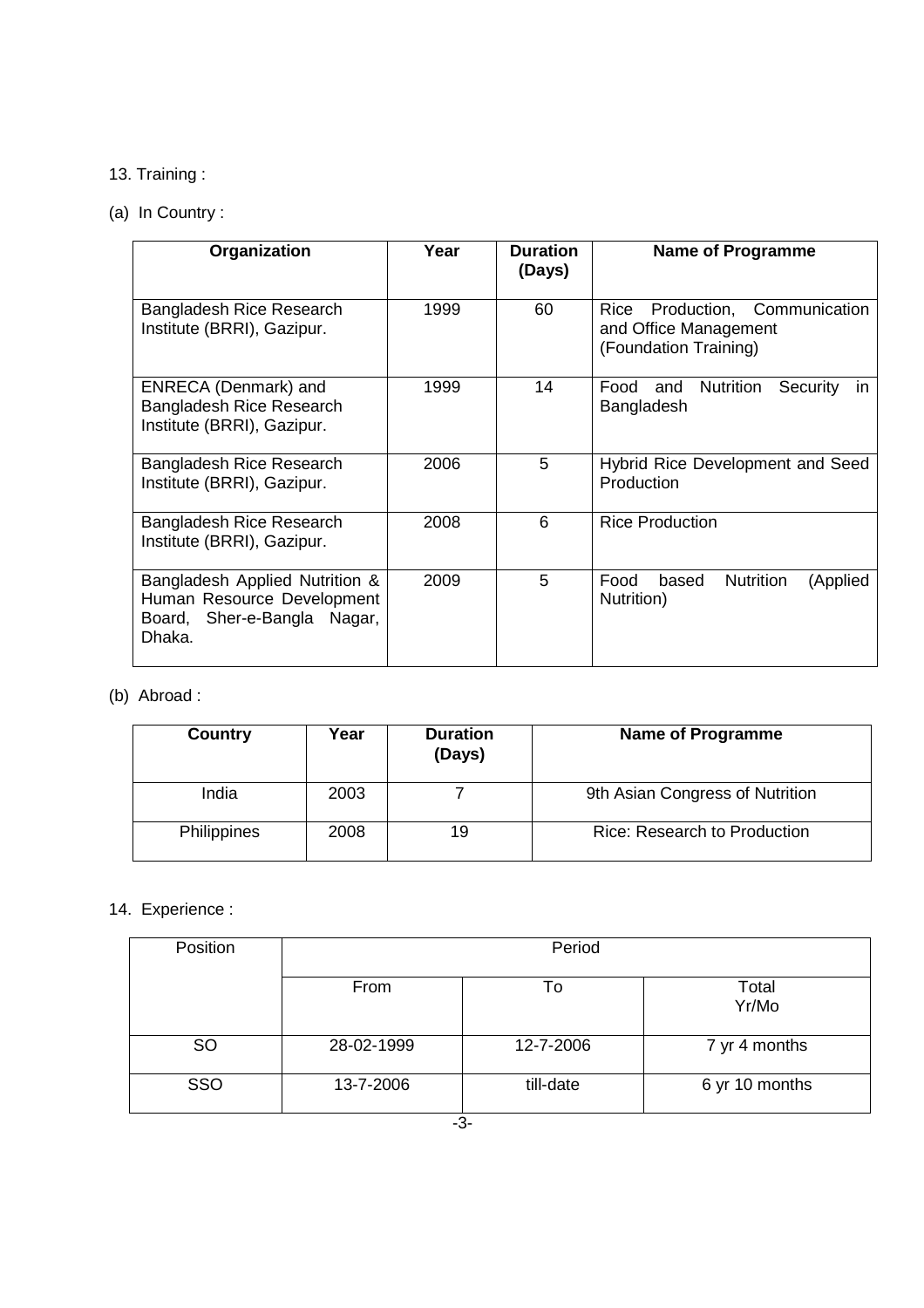| (a) | Scientific Journals                                      | No. of publication |
|-----|----------------------------------------------------------|--------------------|
|     | Full paper<br>(i)                                        | 13                 |
|     | (a) Paper Published in the Reputed International Journal |                    |
|     | Principal author                                         |                    |
|     | Co-author                                                |                    |
|     | (b) Other International & National Journal               | 13                 |
|     | Principal author                                         | 1                  |
|     | Co-author                                                | 12                 |
|     | <b>Short Communication</b><br>(ii)                       | 1                  |
|     | Principal author                                         |                    |
|     | Co-author                                                | 1                  |

#### 15. Publication (SO to SSO) : (Attachment-1)

#### **Research papers published in journal**

- 1. **Ferdous, N.**, M. Shahjahan and M. Maksud Ali. 1996. Biochemical analysis of the different brands of soybean oil available at local markets. J. bio-sci. 4: 83-92.
- 2. Sarker, U. and **N. Ferdous**. 2002. Genotype X seedling age interaction in rice (*Oryza sativa L.*). Pakistan Journal of Biological Sciences 5(3): 275-277.
- 3. Siddiquee M. A., S. K. Biswas, K. A. kabir, A. A. Mahbub, S.S. Dipti, **N. Ferdous**, J. K. Biswas and B. Banu. 2002. A comparative study between Hybrid and Inbred rice in relation to their yield and quality. Pakistan Journal of Biological Sciences 5(5): 550-552.
- 4. Siddiquee M. A., S. K. Biswas and **N. Ferdous**. 2003. Changes of dry matter content and nutrients in developing rice grain. Pakistan Journal of Biological Sciences 5(8): 774-776.
- 5. Islam M. S., M.A. Mazid, M.S. Islam, **N. Ferdous**, and M. K. A. Bhuiyan. 2003. Biophysical and Socio-economic Scenario of the High Barind Farms: A study of